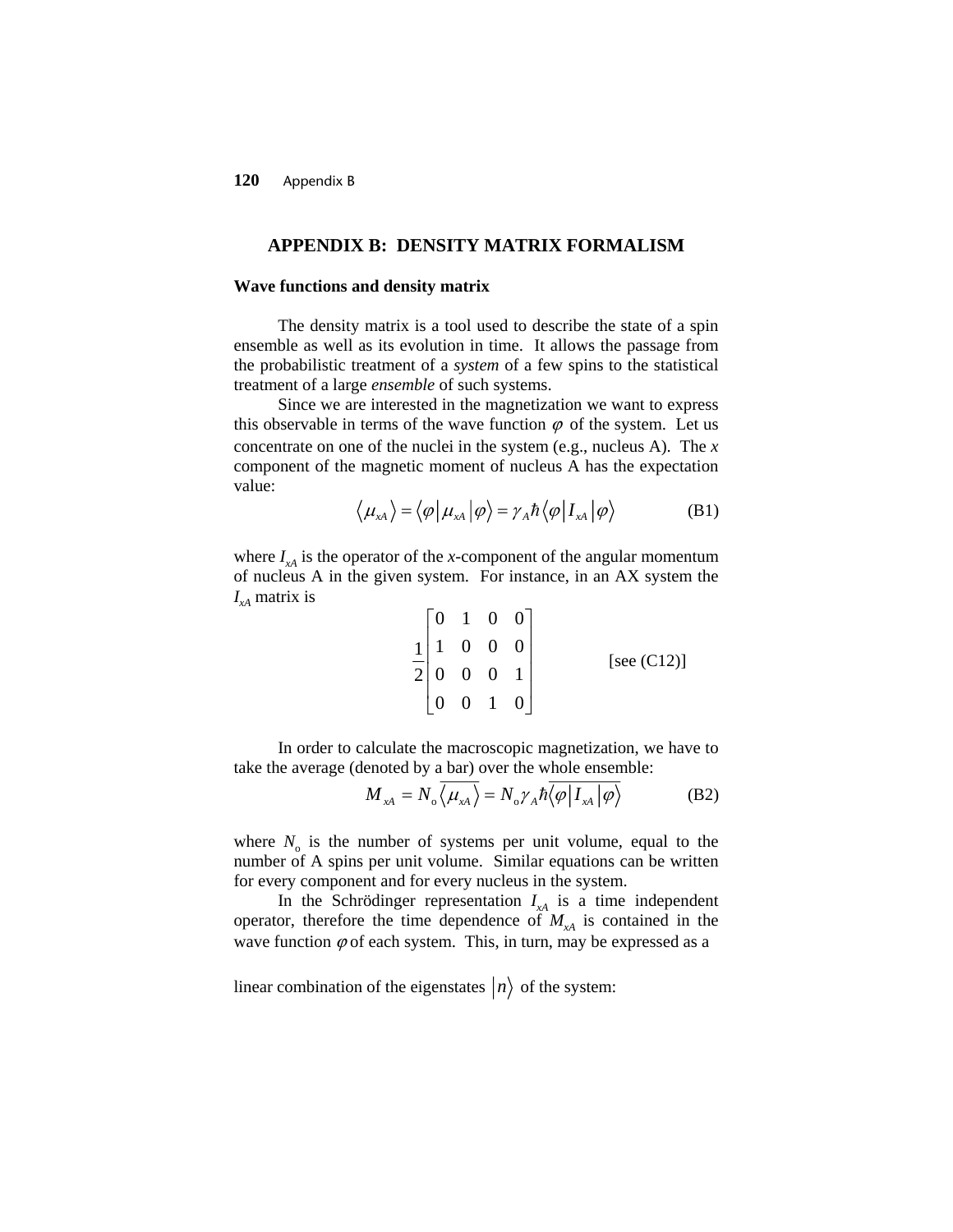$$
\varphi = \sum_{n=1}^N c_n \, \big| n \big\rangle
$$

*N*=number of quantum states of the system

Here again we observe that the eigenfunctions  $|n\rangle$  are time independent (solutions of the time independent Schrödinger equation), so the time dependence is contained only in the coefficients  $c_n$ . In order to introduce these coefficients in the expression (B2), we put

$$
\big\langle \varphi\big| I_{_{X\!A}} \big|\varphi\big\rangle
$$

in matrix form. The "ket"  $|\varphi\rangle$  is a column matrix:

$$
\left| \varphi \right\rangle = \begin{bmatrix} c_1 \\ c_2 \\ \vdots \\ c_n \end{bmatrix}
$$

The "bra"  $\langle \varphi |$  is a row matrix

$$
\left\langle \varphi\right| = \begin{bmatrix} c_1^* & c_2^* & \dots & c_n^* \end{bmatrix}
$$

The angular momentum operator  $I_{xA}$  is an *N* by *N* square matrix.

| $I_{11}$         | $I_{12}$ |  | $I_{1N}$ |
|------------------|----------|--|----------|
| $I_{21}$         | $I_{22}$ |  | $I_{2N}$ |
|                  |          |  |          |
|                  |          |  |          |
| $\lfloor I_{N1}$ | $I_{N2}$ |  | $I_{NN}$ |

The subscript "*xA*" has been omited to simplify the writing.

Using the expressions for  $\langle \varphi |, |I_{xA}|, \text{ and } |\varphi \rangle$  on the previous page, we obtain:

$$
\langle \varphi | I_{xA} | \varphi \rangle = \begin{bmatrix} c_1^* & c_2^* & \dots & c_N^* \end{bmatrix}
$$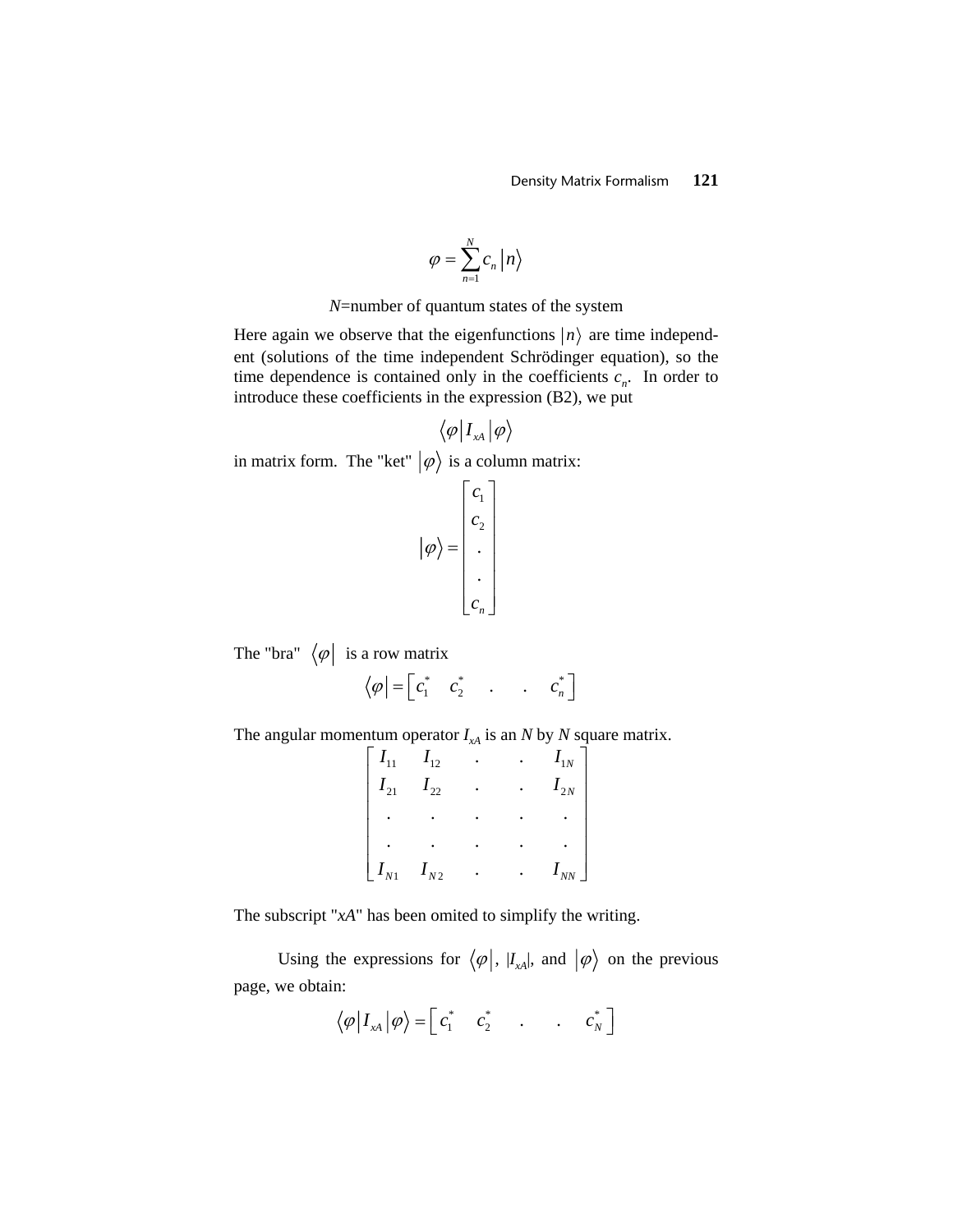11 12 1 1 21 22 2 2 1 2 . . . . ..... . ..... . . . *N N N N NN N I I I c I I I c I I I* ⎡ ⎤ ⎢ ⎥ × × ⎣ ⎦ *c* ⎡ ⎤ ⎢ ⎥ ⎢ ⎥ ⎢ ⎥ ⎢ ⎥ ⎢ ⎥ ⎢ ⎥ ⎣ ⎦ \* *nm m n* 1 2 \* \* \* \* 1 2 . . . . *m m m m m m n n nm m n m n m N m m m I c I c c c c c I c I c c I c* ⎡ ⎤ ⎢ ⎥ ⎢ ⎥ ⎢ ⎥ ⎢ ⎥ ⎢ ⎥ ⎢ ⎥ ⎢ ⎥ ⎢ ⎥ = × ⎡ ⎤ ⎢ ⎥ <sup>=</sup> <sup>=</sup> ⎣ ⎦ ⎢ ⎥ ⎢ ⎥ ⎢ ⎥ ⎢ ⎥ ⎢ ⎥ ⎢ ⎥ ⎢ ⎥ ⎢ ⎥ ⎢ ⎥ ⎣ ⎦ ∑ ∑ ∑∑ ∑∑ ∑

(B4)

We have obtained a compact expression of  $\langle \varphi | I_{\scriptscriptstyle \chi A} | \varphi \rangle$ 

In order to introduce it in the expression (B2) of the magnetization we have to take its average over the whole ensemble of systems. The matrix elements *Imn* are characteristic for the system. They are identical for all the systems in our macroscopic ensemble. Therefore in (B4) only the product  $c_m c_n^*$  has to be averaged over the ensemble and we get

$$
M_{\scriptscriptstyle xA} = N_{\scriptscriptstyle 0} \gamma_A \sum_{n} \sum_{m} I_{nm} \overline{c_m} \overline{c_n^*}
$$
 (B5)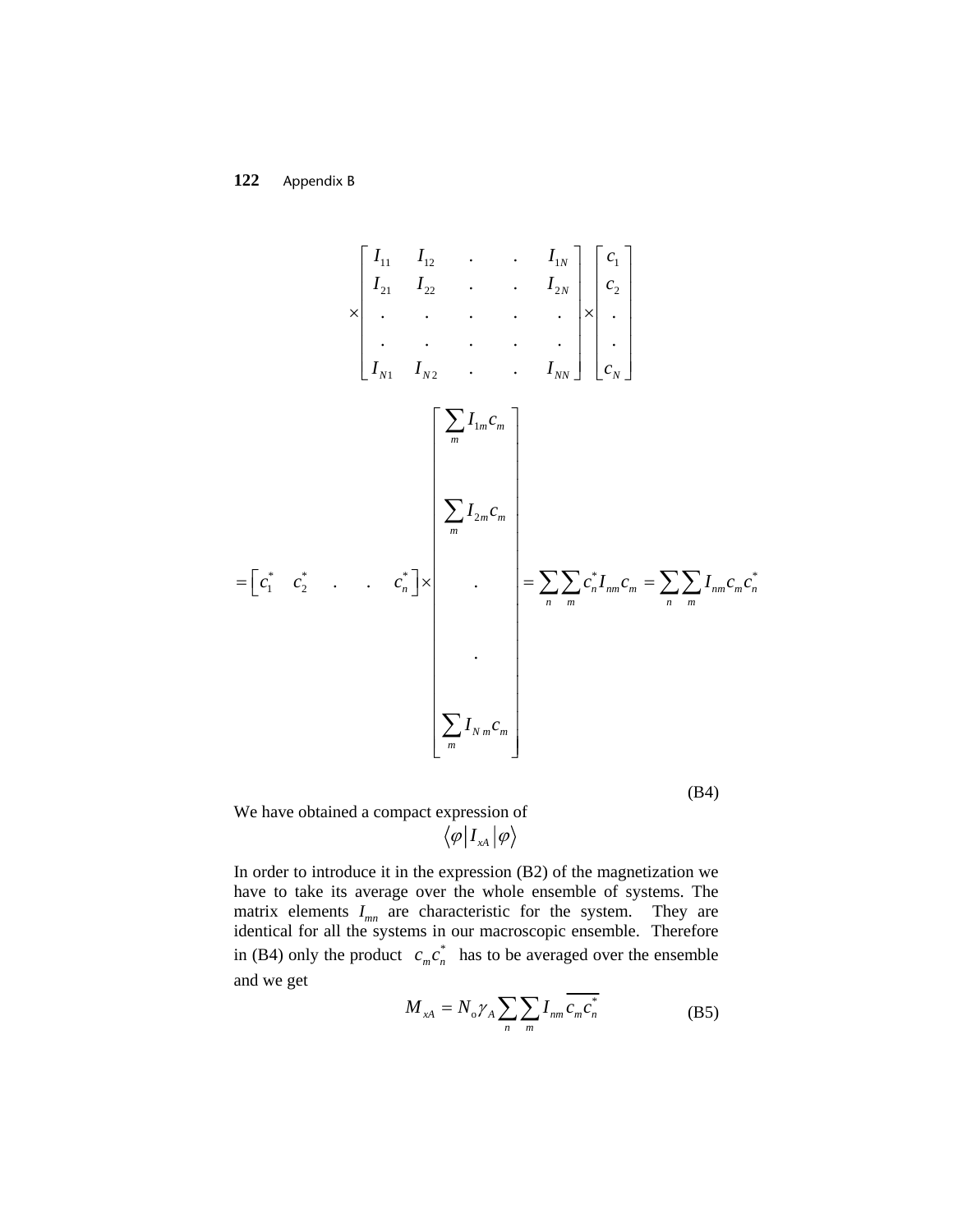where  $I_{nm}$  are the matrix elements of the operator  $I_{xA}$ . The only time variable elements in (B5) are the averaged products

$$
c_m c_n^*.
$$

There are  $N^2$  such products which, arranged in a square table, form the density matrix:

$$
D = \begin{bmatrix} d_{11} & d_{12} & \cdots & d_{1N} \\ d_{21} & d_{22} & \cdots & d_{2N} \\ \vdots & \vdots & \ddots & \vdots \\ d_{N1} & d_{N2} & \cdots & d_{NN} \end{bmatrix}
$$
 (B6)

with 
$$
d_{mn} = \overline{c_m c_n^*}
$$
 (B7)

We notice that  $d_{nm} = d_{mn}^*$ , i.e., *D* is a Hermitian matrix.

### **Density matrix and magnetizations**

We rewrite (B5) making use of the expression (B7)  
\n
$$
M_{xA} = N_o \gamma_A \sum_{n} \sum_{m} I_{nm} d_{mn} = N_o \gamma_A \sum_{n} \sum_{m} I_{nm} d_{nm}^*
$$
\n(B8)

Relation (B8) represents the practical mode of calculating an observable magnetization component (in our case  $M_{xA}$ ) when the density matrix *D* is known:

*Multiply every matrix element of*  $I_{xA}$  with the complex conjugate *of the corresponding element of D and add all the products. Multiply the sum by*  $N_{\rm o} \gamma_{\rm A} \hbar$ .

It is convenient to express the factor  $N_0\chi_h h$  in terms of the equilibrium magnetization  $M_{oA}$ :

$$
M_{\rm od} = \frac{N_{\rm o} \gamma_{\rm A}^2 \hbar^2 I (I + 1) B_{\rm o}}{3kT}
$$
 (B9)

Note that  $M_{\alpha A}$  is always a positive quantity, the absolute value of the equilibrium magnetization for nucleus A. For  $I = 1/2$  the expression (B9) becomes: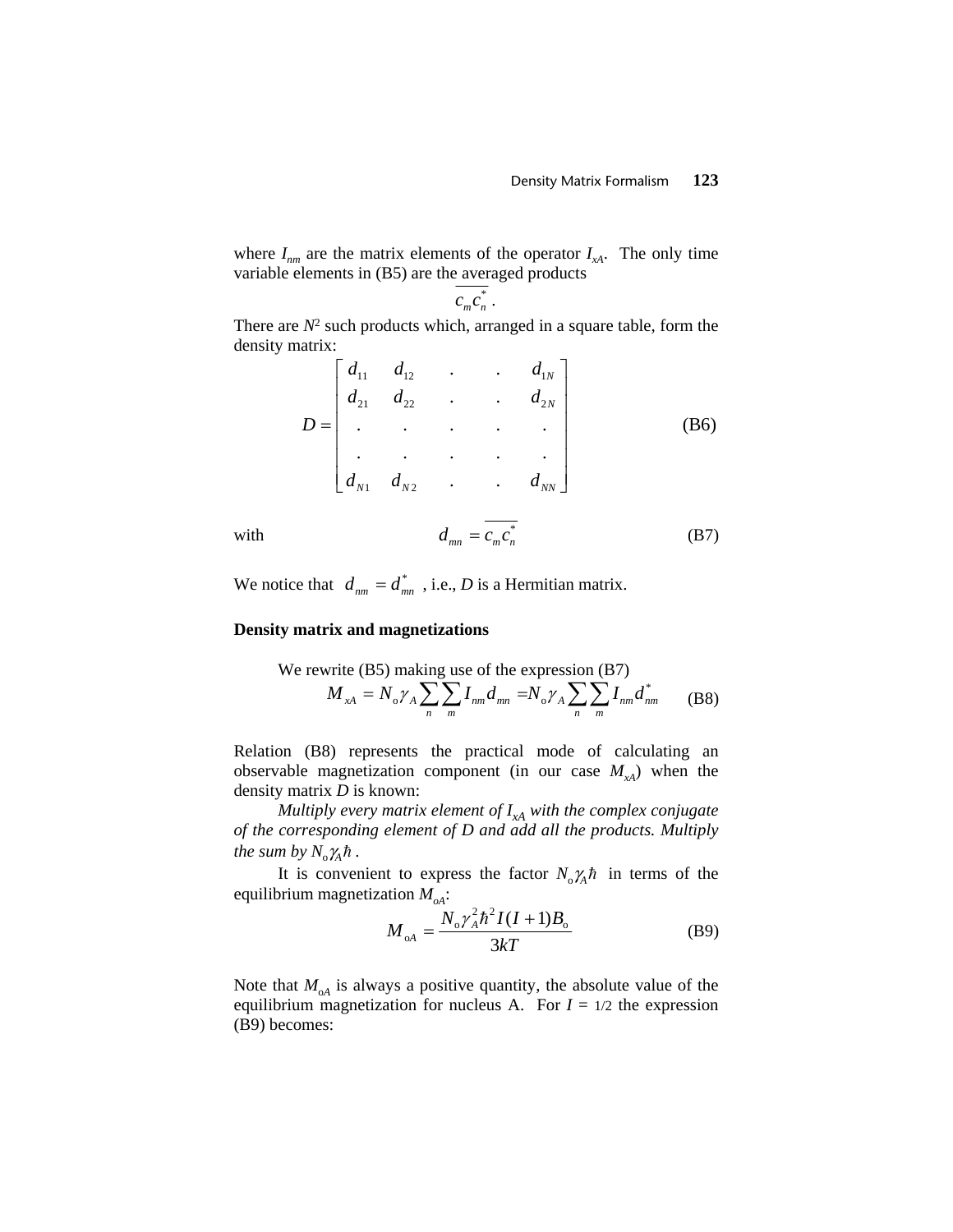$$
M_{\rm oA} = \frac{N_{\rm o} \gamma_{\rm A}^2 \hbar^2 B_{\rm o}}{4kT}
$$
 (B10)

In (I.3) we have introduced the quantity

$$
p = \frac{h\nu_A}{kT} = \frac{\hbar \omega_A}{kT} = \frac{\hbar |\gamma_A| B_o}{kT}
$$
(B11)

related to the Boltzmann factor of nucleus A. In accordance with our sign convention (negative  $\gamma$ ) this can be rewritten as

$$
p = -\frac{\hbar \gamma_A B_o}{kT}
$$
 (B12)

and (B10) becomes

$$
{\displaystyle M_{_{\rm oA}}=-\frac{N_{_{\rm o}}\gamma_{_{A}}\hbar p}{4}}
$$

The factor  $N_0 \gamma_A \hbar$  in (B8) can now be written in the more convenient form

$$
N_o \gamma_A \hbar = -\frac{4}{p} M_{oA} \tag{B13}
$$

For nucleus  $X$  (see I.4) the factor is

$$
N_{\rm o} \gamma_{\rm x} \hbar = -\frac{4}{q} M_{\rm oX}
$$

Let us apply the "recipe" for finding the magnetization components to the system AX (two spin  $1/2$  nuclei). The number of states is  $N=4$  and the (Hermitian) density matrix has the rank 4:

$$
D = \begin{bmatrix} d_{11} & d_{12} & d_{13} & d_{14} \\ d_{21} & d_{22} & d_{23} & d_{24} \\ d_{31} & d_{32} & d_{33} & d_{34} \\ d_{41} & d_{42} & d_{43} & d_{44} \end{bmatrix}
$$

where  $d_{kj} = d_{jk}^{*}$  and  $d_{jj} = \text{real} (d_{jj} = d_{jj}^{*}).$ 

The angular momentum components for the AX system are given in (C12) through (C15). We have for instance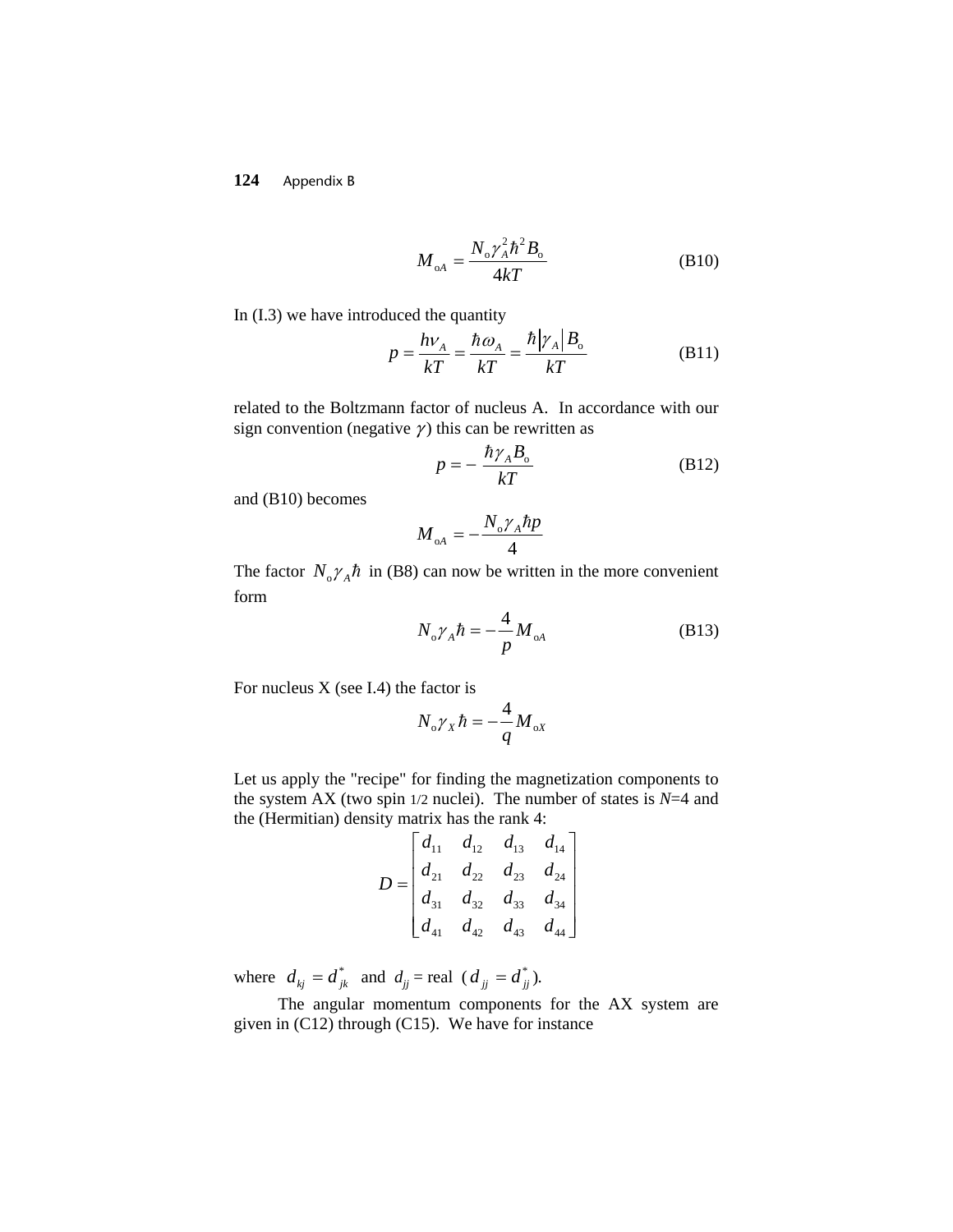$$
I_{zA} = \frac{1}{2} \begin{bmatrix} 1 & 0 & 0 & 0 \\ 0 & -1 & 0 & 0 \\ 0 & 0 & 1 & 0 \\ 0 & 0 & 0 & -1 \end{bmatrix}
$$
 (B14)

in which only four matrix elements out of 16 are nonvanishing.

Using (B8) and (B14) in this particular case we get:

$$
M_{zA} = -\frac{4}{p} M_{oA} \left( \frac{d_{11}}{2} - \frac{d_{22}}{2} + \frac{d_{33}}{2} - \frac{d_{44}}{2} \right)
$$
  
= 
$$
-\frac{2}{p} M_{oA} \left( d_{11} - d_{22} + d_{33} - d_{44} \right)
$$
(B15)

In the *x* direction

$$
I_{xA} = \frac{1}{2} \begin{bmatrix} 0 & 1 & 0 & 0 \\ 1 & 0 & 0 & 0 \\ 0 & 0 & 0 & 1 \\ 0 & 0 & 1 & 0 \end{bmatrix}
$$
 (B16)

and the "recipe" leads to

$$
M_{xA} = -\frac{2}{p} M_{oA} \left( d^*_{12} + d^*_{21} + d^*_{34} + d^*_{43} \right) \tag{B17}
$$

In the same way we obtain

$$
M_{yA} = \frac{2i}{p} M_{oA} \left( d \ast_{12} -d \ast_{21} +d \ast_{34} -d \ast_{43} \right) \tag{B18}
$$

It is always convenient to combine  $M_x$  and  $M_y$  in one complex quantity, the transverse magnetization

$$
M_T = M_x + iM_y \tag{B19}
$$

This leads to the simplified form

$$
M_{TA} = -\frac{4}{p} M_{oA} \left( d^*_{12} + d^*_{34} \right)
$$
 (B20)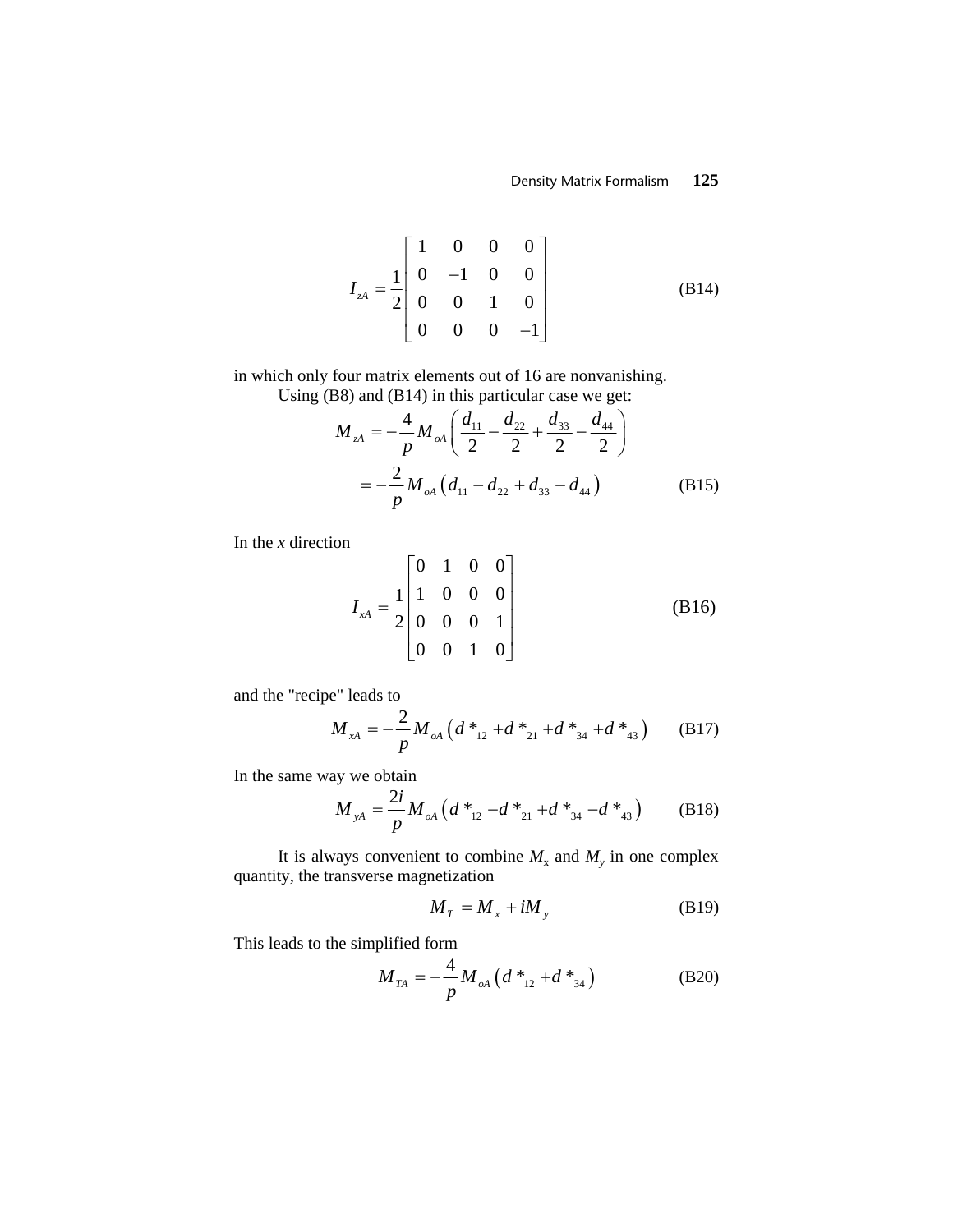The magnetization components for the other nucleus of the system, nucleus X, are given by

$$
M_{zx} = -\frac{2}{q} M_{ox} \left( d_{11} + d_{22} - d_{33} - d_{44} \right)
$$
 (B21)

$$
M_{TX} = -\frac{4}{q} M_{ox} \left( d_{13}^* + d_{24}^* \right) \tag{B22}
$$

This is equivalent to calculating the trace (sum of diagonal elements) of the product  $I \times D$ :

$$
\sum_{n} \sum_{m} I_{nm} d_{mn} = Tr(I \times D) \tag{B23}
$$

## **The density matrix at thermal equilibrium**

At equilibrium the nondiagonal elements are null because of the random phase distribution of the complex coefficients  $c_m$ . We denote with  $\phi_m$  the phase of the complex quantity  $c_m$ :

$$
c_m = |c_m| \exp(i\phi_m)
$$
 (B24)

A nondiagonal matrix element is

$$
d_{mn} = \overline{c_m c_n^*} = \overline{|c_m| \cdot |c_n|} \exp[i(\phi_m - \phi_n)] \tag{B25}
$$

The phase difference  $\phi_m - \phi_n$  can have any value within 0 and  $2\pi$  with equal probability. The complex number  $exp[i(\phi_m - \phi_n)]$ , described as a vector in the complex plane, may be oriented in any direction. The average of a multitude of such vectors is null.

The diagonal elements are not null since  $\phi_m - \phi_m = 0$ .

$$
d_{mm} = \overline{c_m^* c_m^*} = \overline{|c_m|^2}
$$
 (B26)

In quantum mechanics  $|c_m|^2$  is the probablity of finding the system in the state  $|m\rangle$ ; therefore  $d_{mm} = P_m$  is the population of this state. The density matrix at equilibrium is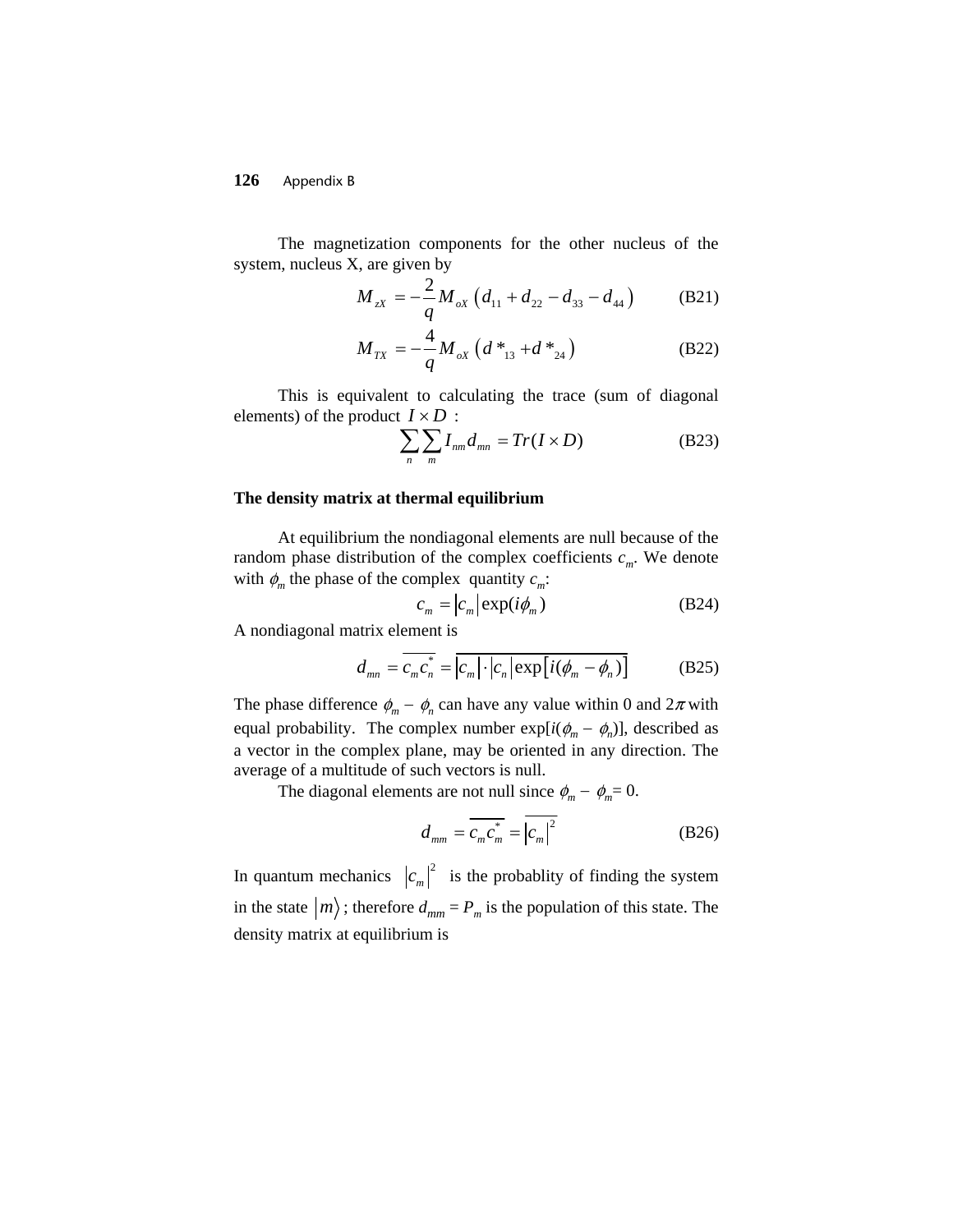$$
D = \begin{bmatrix} P_1 & 0 & \cdots & 0 \\ 0 & P_2 & \cdots & 0 \\ \vdots & \vdots & \ddots & \vdots \\ 0 & 0 & \cdots & P_N \end{bmatrix}
$$
 (B27)

where  $\sum P_n = 1$  (normalized populations).

# **Evolution of the density matrix between pulses**

In the absence of the r.f. excitation the Hamiltonian *H* accepts the kets  $|n\rangle$  as eigenfunctions:

$$
\mathcal{H}|n\rangle = E_n|n\rangle \tag{B28}
$$

and the Schrödinger equation

$$
\frac{-\hbar}{i} \cdot \frac{\partial \varphi}{\partial t} = H\varphi
$$

becomes:

$$
\frac{-\hbar}{i} \sum \frac{\mathrm{d}c_n}{\mathrm{d}t} \cdot \left| n \right\rangle = \sum c_n E_n \left| n \right\rangle \tag{B29}
$$

Rearranging (B29) gives

$$
\sum \left[ \left( c_n E_n + \frac{\hbar}{i} \cdot \frac{d c_n}{dt} \right) \cdot \left| n \right> \right] = 0 \tag{B30}
$$

Due to the orthogonality of the eigenfunctions, (B30) is satisfied only if each term of the sum is null:

$$
c_n E_n + \frac{\hbar}{i} \cdot \frac{\mathrm{d}c_n}{\mathrm{d}t} = 0 \tag{B31}
$$

Hence

$$
\frac{1}{c_n} \cdot \frac{dc_n}{dt} = \frac{-iE_n}{\hbar}
$$
 (B32)

or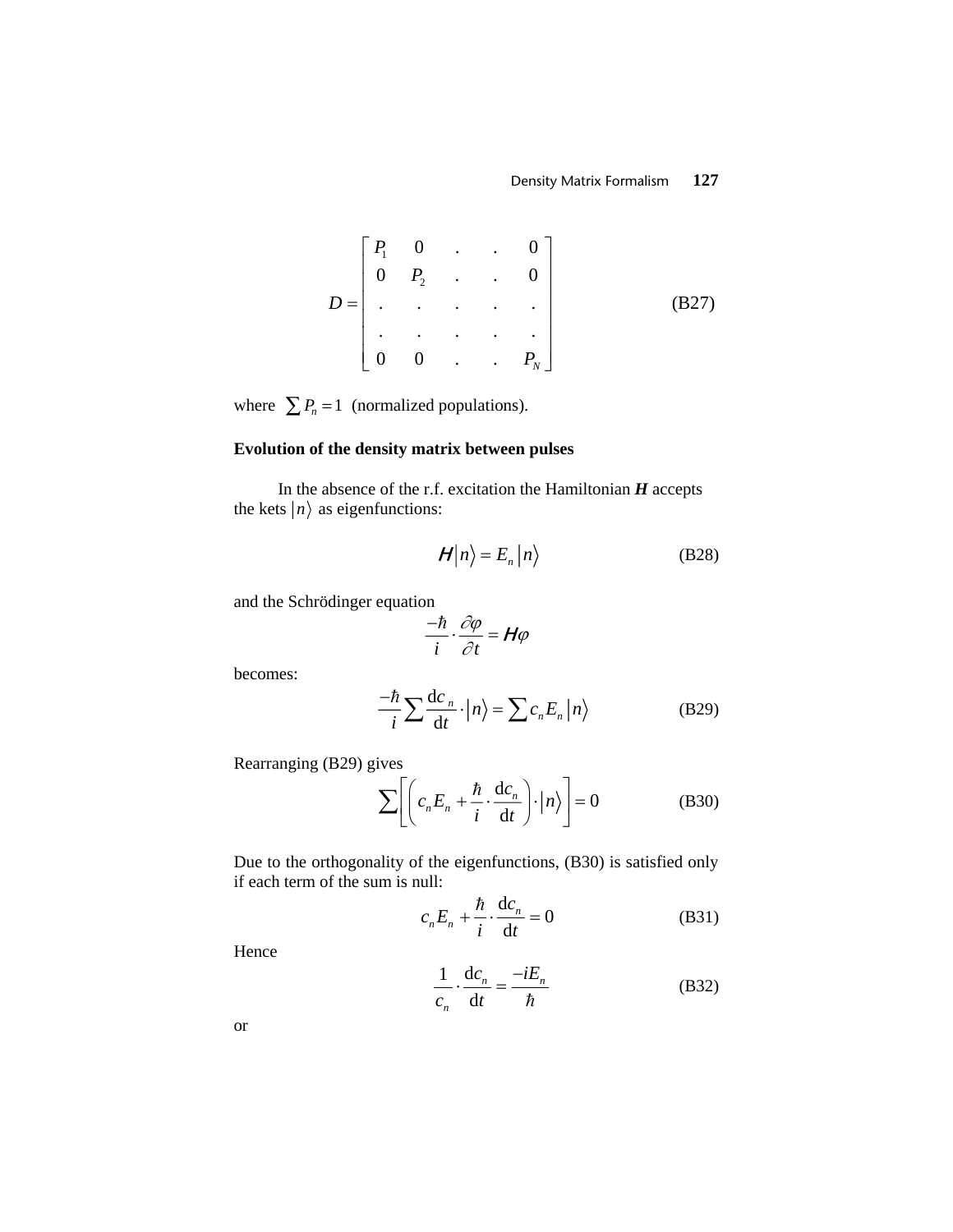$$
\frac{\mathrm{d}}{\mathrm{d}t} \left( \ln c_n \right) = \frac{-iE_n}{\hbar} \tag{B33}
$$

Integrating (B33) yields:

$$
\ln c_n = -\frac{iE_n}{\hbar}t + C
$$
 (B34)

$$
c_n = \exp\left(\frac{-iE_n}{\hbar}t\right) \cdot \exp(C) \tag{B35}
$$

 $t = 0$ . This gives  $c_n(0) = \exp(C)$  and (B35) becomes The integration constant *C* may be related to the value of  $c_n$  at time

$$
c_n = c_n(0) \cdot \exp\left(\frac{-iE_n}{\hbar}t\right) \tag{B36}
$$

Knowing the evolution of all  $c_n$  coefficients will allow us to predict the time variation of the density matrix, hence that of the magnetization:

$$
d_{mn} = \overline{c_m c_n^*} = \overline{c_m(0) \cdot c_n^*(0)} \cdot \exp\left(\frac{-i(E_m - E_n)}{\hbar}t\right)
$$

$$
= d_{mn}(0) \cdot \exp(-i\omega_{mn}t)
$$
(B37)

We have demonstrated here the relation (I.13) used in the density matrix treatment to describe the evolution between pulses. The populations are invariable because  $E_m - E_m = 0$  (relaxation processes are neglected throughout this book).

### **Effects of radiofrequency pulses**

We have to find the time evolution of the density matrix under a given Hamiltonian, as we did in the previous section, but there are two things that make the problem more complicated.

First, the Hamiltonian is now time-dependent (radiofrequency magnetic field). This problem can be circumvented by describing the evolution of the system in a rotating frame, in which the rotating magnetic field appears as an immobile vector  $B_1$ , while the main magnetic field  $B_0$  is replaced by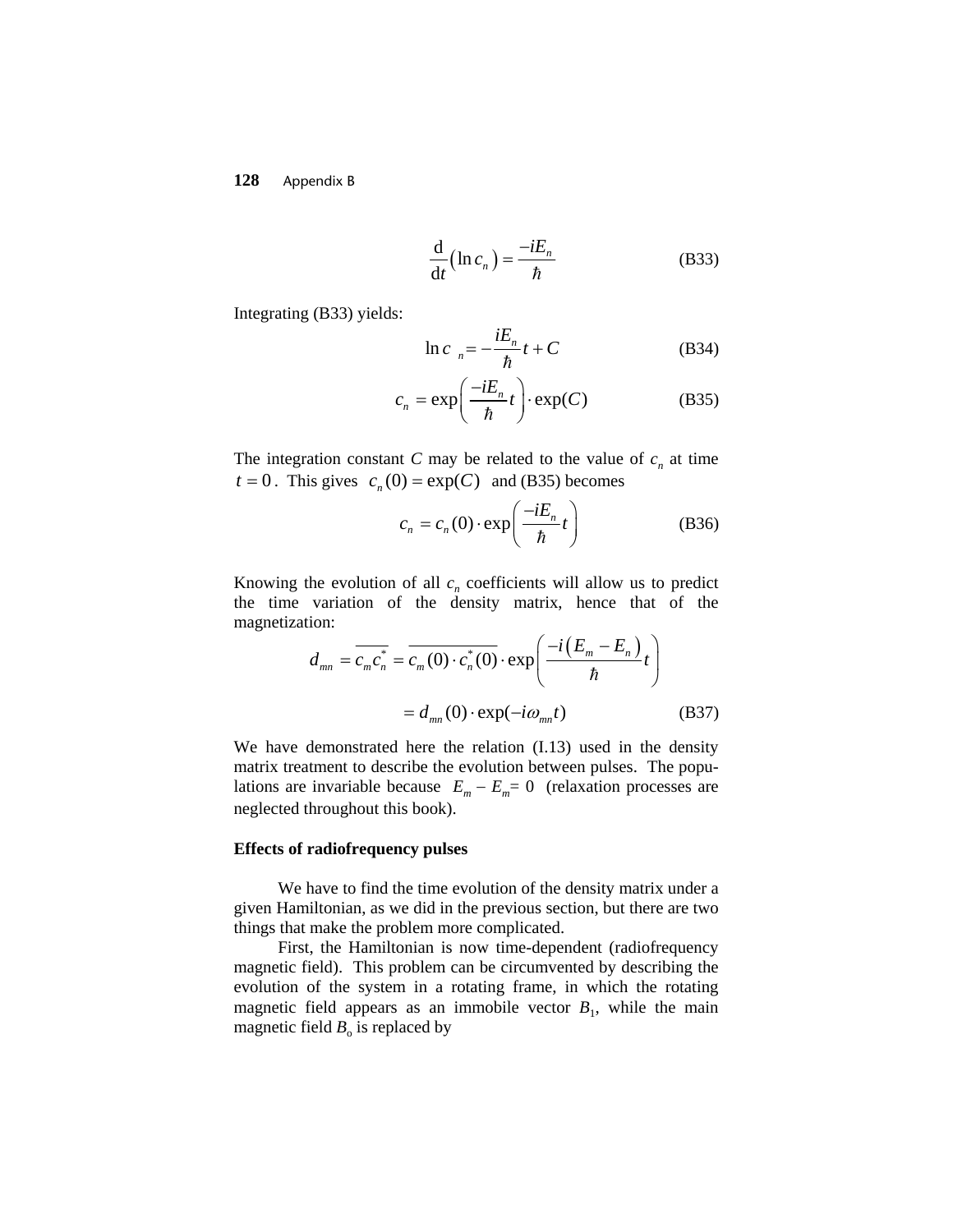$$
\Delta B = B_{\rm o} - \omega_{tr} / |\gamma|
$$

The resultant of  $B_1$  and  $\Delta B$  is the effective field  $B_{\text{eff}}$  (Figure B.1).

The field  $B_1$  is usually much larger than  $\Delta B$  and the effective field practically is  $B_1$ . The Hamiltonian in the rotating frame is then

$$
\mathbf{H} = |\gamma| \hbar B_1 I_x \tag{B38}
$$

as we have assumed that  $B_1$  is applied along the *x* axis of the rotating frame. For comparison, in the absence of the r.f. field, the Hamiltonian in the rotating frame is

$$
\mathbf{H} = |\gamma| \hbar \Delta B I_z \tag{B39}
$$

while in the laboratory frame it has the expression

$$
\boldsymbol{H} = |\gamma| \hbar B_{\rm o} I_z \tag{B40}
$$



**Figure B.1**. The effective magnetic field  $B_{\text{eff}}$  in the rotating frame. *Ox*, *Oy* = axes of the rotating frame ;  $\omega_r = \text{angular frequency of r.f.}$ transmitter (angular velocity of the rotating frame)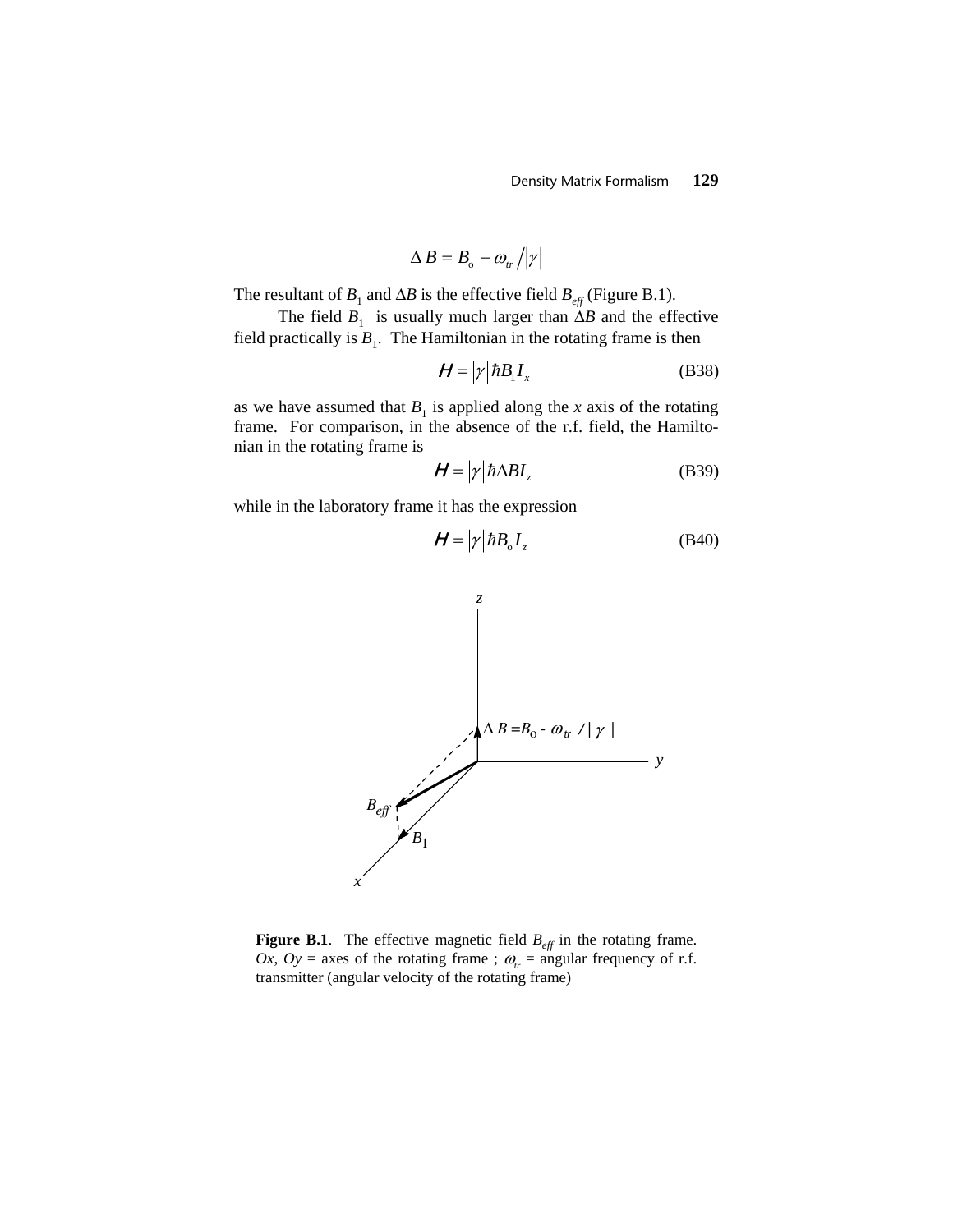Now we come to the second difficulty which prevents us from using the same approach as in the previous section: the new Hamiltonian (B38) does not have the kets  $|n\rangle$  as eigenfunctions because we have passed from  $B_0$  to  $B_1$ . We have to use a more general equation which describes the evolution of *D* under any Hamiltonian:

$$
\frac{\mathrm{d}D}{\mathrm{d}t} = \frac{i}{\hbar} (DH - HD) \tag{B41}
$$

the demonstration of which is given separately in the following section. The solution of  $(B41)$  is:

$$
D(t) = \exp(-i\mathbf{H}t/\hbar)D(0)\exp(i\mathbf{H}t/\hbar)
$$
 (B42)

This can be verified by calculating the time derivative of (B42):

$$
\frac{dD}{dt} = \left[\frac{d}{dt} \exp(-iHt/\hbar)\right] D(0) \exp(iHt/\hbar)
$$
\n
$$
+ \exp(-iHt/\hbar)\left[\frac{dD(0)}{dt}\right] \exp(iHt/\hbar)
$$
\n
$$
+ \exp(-iHt/\hbar)D(0) \left[\frac{d}{dt} \exp(iHt/\hbar)\right]
$$
\n
$$
= \frac{-iH}{\hbar} \exp(-iHt/\hbar)D(0) \exp(iHt/\hbar) + 0
$$
\n
$$
+ \exp(-iHt/\hbar)D(0) \frac{iH}{\hbar} \exp(iHt/\hbar)
$$
\n
$$
= (-iH/\hbar)D + D(iH/\hbar) = i/\hbar(DH - HD)
$$

In the particular case of a strong r.f. field  $B_1$  applied along the *x* axis of the rotating frame we have, according to (B38):

$$
i\boldsymbol{H}t/\hbar = i\left|\gamma\right|B_{1}I_{x}t = i\alpha I_{x}
$$
\n(B43)

where  $\alpha = |\gamma| B_1 t$  is the rotation angle of the magnetization around  $B_1$  in the time *t* (pulse duration). Relation (B42) becomes  $D = \exp(-iI_x \alpha) D(0) \exp(-iI_x \alpha)$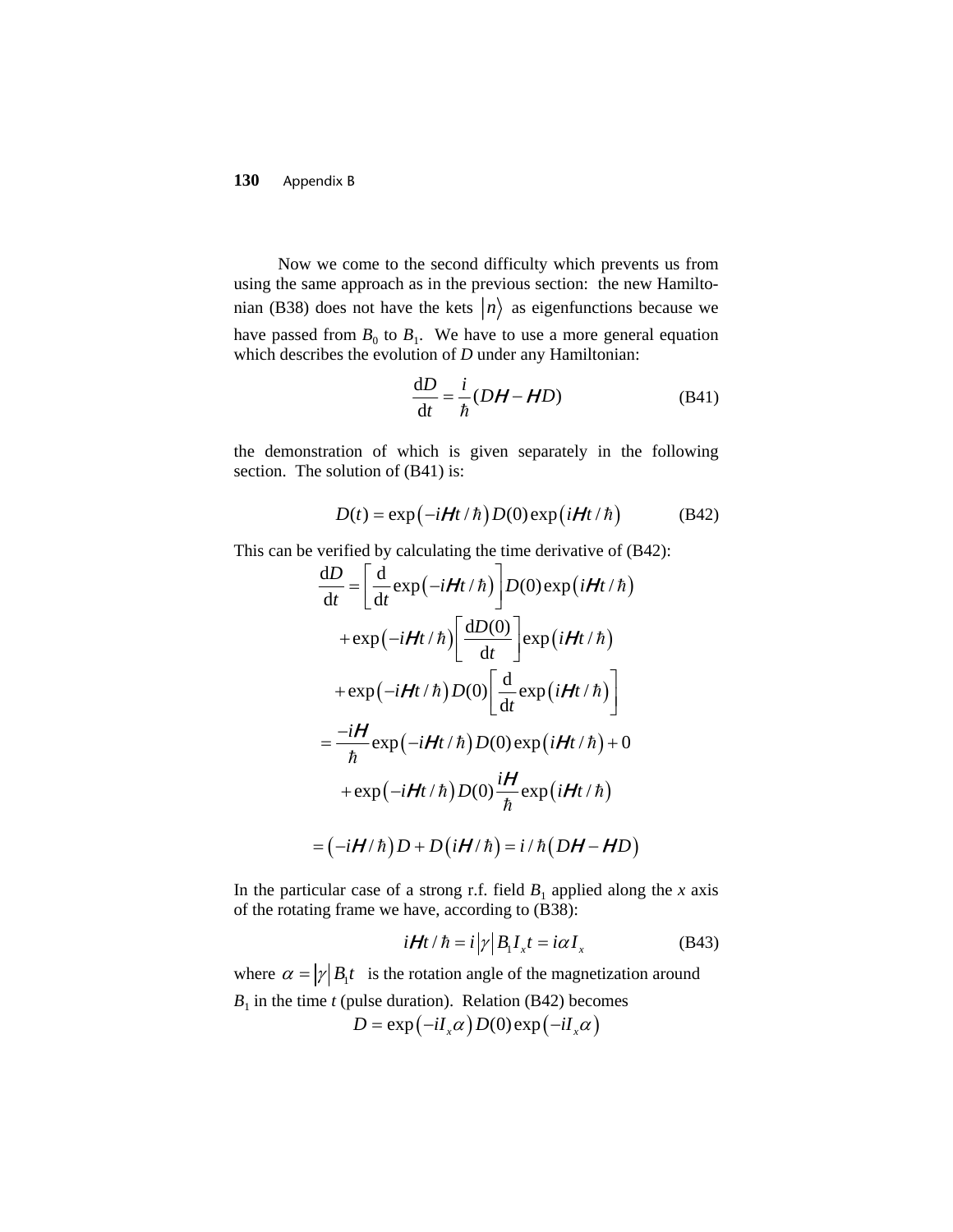$$
=R^{-1}D(0)R
$$
 (B44)

where *R* is the rotation operator [cf  $(A6)-(A7)$ ]; *D*(0) and *D* denote the density matrix before and after the pulse. We have thus demonstrated the relation (I.8).

In order to get an explicit matrix expression for *R* we have to calculate

$$
R_{\alpha x} = \exp(i\alpha I_x) \tag{B45}
$$

using a series expansion of the exponential [see(A11)],

$$
R_{\alpha x} = 1 + i\alpha I_x + \frac{(i\alpha)^2 I_x^2}{2!} + \frac{(i\alpha)^3 I_x^3}{3!} + \dots
$$
 (B46)

The powers of  $I_x$  may easily be calculated if one notices that

$$
I_x^2 = \left(\frac{1}{4}\right) \cdot \begin{bmatrix} 1 \end{bmatrix}
$$
\n
$$
I_x = \frac{1}{2} \begin{bmatrix} 0 & 1 \\ 1 & 0 \end{bmatrix}
$$
\n
$$
I_x^2 = \frac{1}{4} \begin{bmatrix} 1 & 0 \\ 0 & 1 \end{bmatrix} = \left(\frac{1}{4}\right) \begin{bmatrix} 1 \end{bmatrix}
$$
\n
$$
I_x^3 = \frac{1}{4} I_x = \frac{1}{8} \begin{bmatrix} 0 & 1 \\ 1 & 0 \end{bmatrix} = \left(\frac{1}{8}\right) 2 I_x
$$
\n
$$
I_x^4 = \frac{1}{16} \begin{bmatrix} 1 & 0 \\ 0 & 1 \end{bmatrix} = \left(\frac{1}{16}\right) \begin{bmatrix} 1 \end{bmatrix}
$$

In general, for  $n =$  even we have:

$$
I_x^n = \frac{1}{2^n} \begin{bmatrix} 1 & 0 \\ 0 & 1 \end{bmatrix} = \left(\frac{1}{2^n}\right) \cdot \begin{bmatrix} 1 \end{bmatrix}
$$
 (B48)

and for  $n =$  odd

$$
I_x^n = \frac{1}{2^n} \begin{bmatrix} 0 & 1 \\ 1 & 0 \end{bmatrix} = \left(\frac{1}{2^n}\right) \cdot 2I_x \tag{B49}
$$

By using (C12) and (C14) one can verify that (B48) and (B49) are also true for  $I_{xA}$  and  $I_{xX}$  in a two spin system with  $I=1/2$ .

Introducing (B48) and (B49) in (B46) and separating the even and odd terms gives: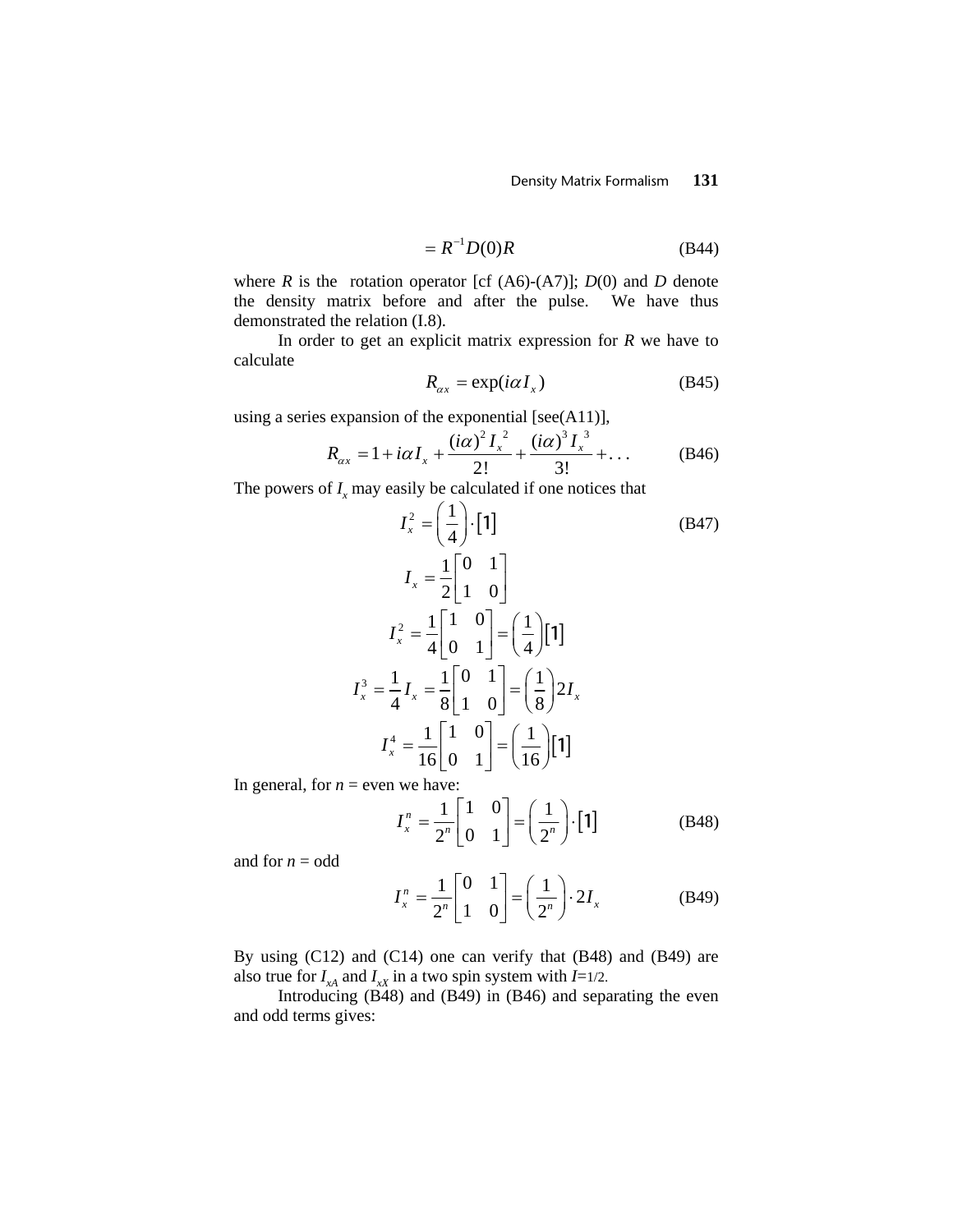$$
R_{\alpha x} = \left[1 - \frac{(\alpha/2)^2}{2!} + \frac{(\alpha/2)^4}{4!} - \dots\right] \times \left[\begin{array}{cc} 1 & 0 \\ 0 & 1 \end{array}\right]
$$
  
+*i*  $\left[\alpha/2 - \frac{(\alpha/2)^3}{3!} + \frac{(\alpha/2)^5}{5!} - \dots\right] \times \left[\begin{array}{cc} 0 & 1 \\ 1 & 0 \end{array}\right]$  (B50)

Recognizing the sine (A12) and cosine (A13) series expansions we can write

$$
R_{\alpha x} = \cos\frac{\alpha}{2} \cdot \begin{bmatrix} 1 & 0 \\ 0 & 1 \end{bmatrix} + i\sin\frac{\alpha}{2} \cdot \begin{bmatrix} 0 & 1 \\ 1 & 0 \end{bmatrix} = \cos\frac{\alpha}{2} \cdot \begin{bmatrix} 1 \end{bmatrix} + i\sin\frac{\alpha}{2} \cdot (2I_x)
$$

$$
= \begin{bmatrix} \cos\frac{\alpha}{2} & 0 \\ 0 & \cos\frac{\alpha}{2} \end{bmatrix} + \begin{bmatrix} 0 & i\sin\frac{\alpha}{2} \\ i\sin\frac{\alpha}{2} & 0 \end{bmatrix} = \begin{bmatrix} \cos\frac{\alpha}{2} & i\sin\frac{\alpha}{2} \\ i\sin\frac{\alpha}{2} & \cos\frac{\alpha}{2} \end{bmatrix} (B51)
$$

For nucleus A in an AX system the rotation operator is

$$
R_{\alpha x} = \begin{bmatrix} \cos\frac{\alpha}{2} & i\sin\frac{\alpha}{2} & 0 & 0 \\ i\sin\frac{\alpha}{2} & \cos\frac{\alpha}{2} & 0 & 0 \\ 0 & 0 & \cos\frac{\alpha}{2} & i\sin\frac{\alpha}{2} \\ 0 & 0 & i\sin\frac{\alpha}{2} & \cos\frac{\alpha}{2} \end{bmatrix}
$$
 (B52)

If the pulse is applied along the *y* axis, relations similar to (B48), (B49) apply:

$$
I_{y}^{n} = \left(\frac{1}{2^{n}}\right) \cdot \begin{bmatrix}1\end{bmatrix} \qquad \text{for n=even}
$$
\n
$$
I_{y}^{n} = \left(\frac{1}{2^{n}}\right) \cdot (2I_{y}) \qquad \text{for n=odd}
$$
\n(B53)

and we obtain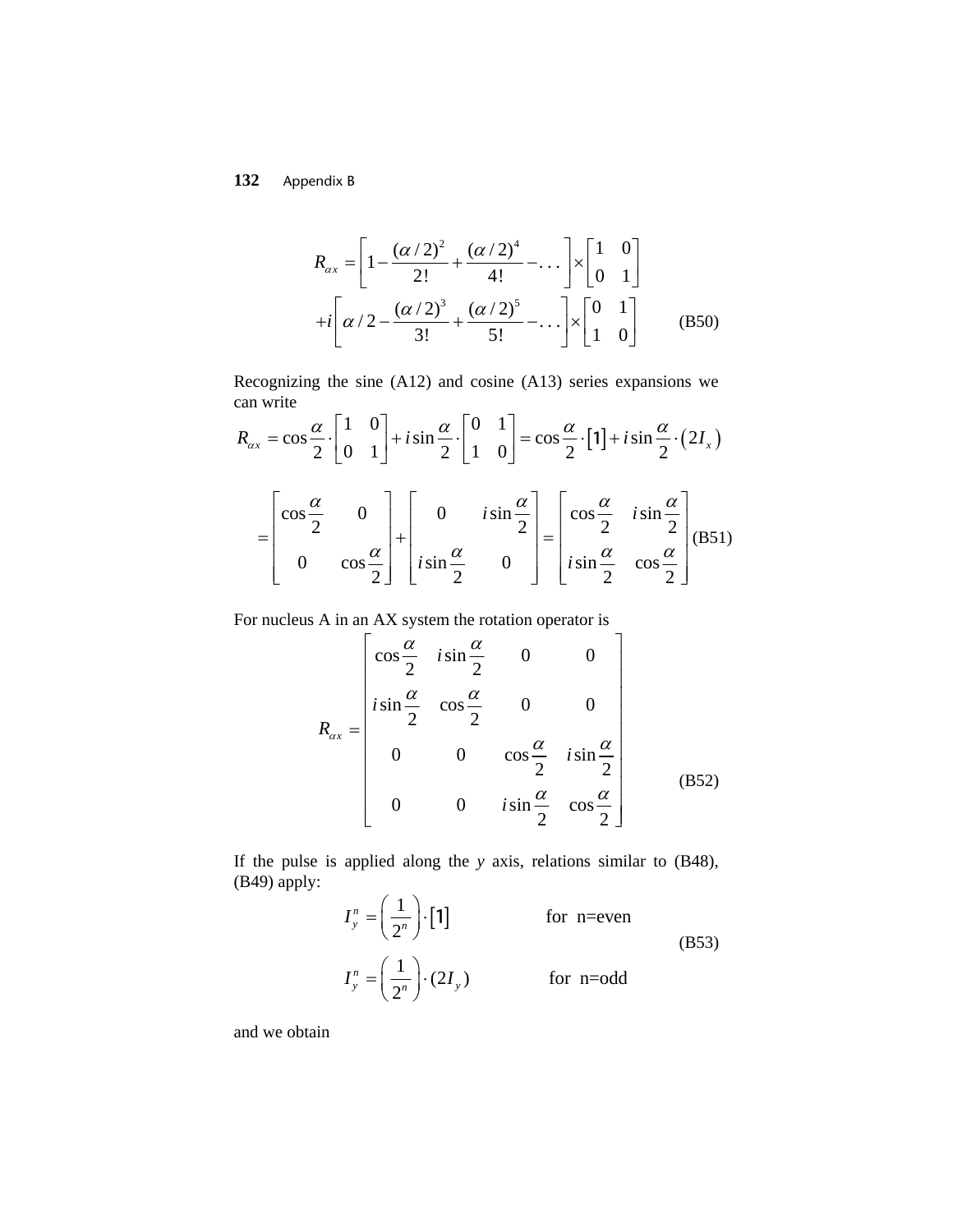$$
R_{\alpha y} = \exp(i\alpha I_y) = \cos\frac{\alpha}{2} \cdot [1] + i\sin\frac{\alpha}{2} \cdot (2I_y) \quad (B54)
$$

Appendix C contains angular momentum components and rotation operators in matricial form, for a variety of spin systems and pulses. The reader may check some of those results by making  $\alpha$  $= 90^{\circ}$  or  $\alpha = 180^{\circ}$  in the relations above.

If the radiofrequency field  $B_1$  is applied along the − *x* axis, it has the same effect as a pulse along the  $+x$  axis, only the sense of rotation is reversed (left hand instead of right hand rule). The result of such a pulse is therefore a rotation by  $-\alpha$  around  $Ox$ :

$$
R_{\alpha(-x)} = R_{(-\alpha)x} = \exp(-i\alpha I_x) = \cos\frac{\alpha}{2} \cdot [1] - i\sin\frac{\alpha}{2} \cdot (2I_x)
$$
 (B55)

It is possible to extend the DM treatment to pulses with any phase (not only the four cardinal phases  $x$ ,  $y$ ,  $-x$ ,  $-y$ ) and/or off resonance pulses ( $B_{\text{eff}}$  does not coincide with  $B_1$ ). We will not discuss them here because, as shown in the second part of the book, it is more convenient to handle them by means of the Product Operator formalism (see Appendix M).

### **Demonstratiom of (B41)**

In order to demonstrate that

$$
\frac{\mathrm{d}D}{\mathrm{d}t} = \frac{i}{\hbar}(DH - HD)
$$

we follow the procedure used by Slichter (see Suggested Readings). We start with the (time dependent) Schrödinger equation

$$
\frac{-\hbar}{i}\cdot\frac{\partial\varphi}{\partial t}=\boldsymbol{H}\varphi
$$

where

$$
\varphi = \sum_{n=1}^{N} c_n \left| n \right\rangle
$$

with the observation that  $|n\rangle$  are not assumed to be eigenfunctions of *H*. Combining the last two equations gives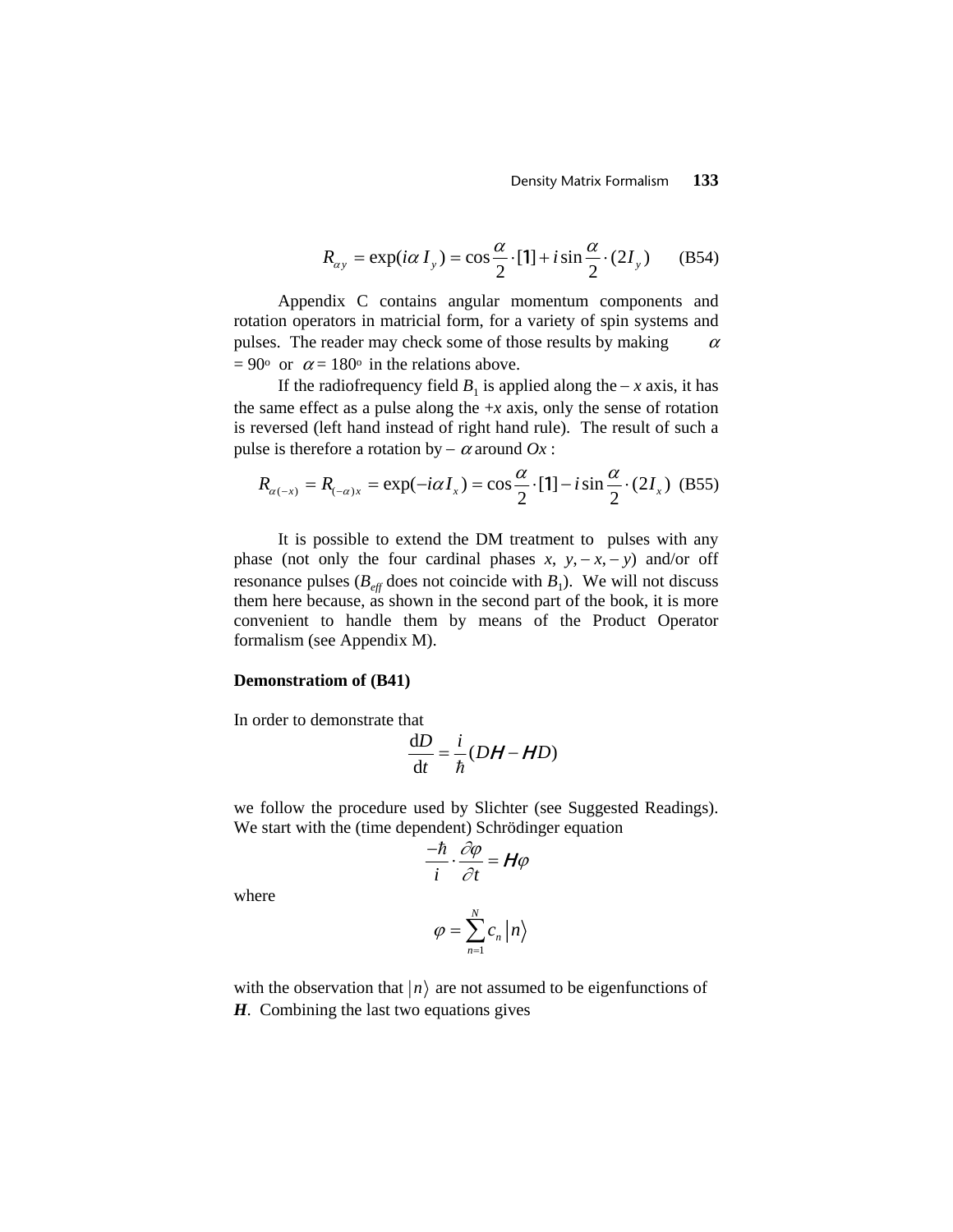$$
\frac{-\hbar}{i} \sum_{n=1}^{N} \frac{\mathrm{d}c_n}{\mathrm{d}t} \cdot \left| n \right\rangle = \sum_{n=1}^{N} c_n \mathcal{H} \left| n \right\rangle \tag{B56}
$$

If we premultiply this equation with the bra  $\langle m |$  we get

$$
\frac{-\hbar}{i} \sum_{n=1}^{N} \frac{\mathrm{d}c_n}{\mathrm{d}t} \langle m | n \rangle = \sum_{n=1}^{N} c_n \langle m | \mathcal{H} | n \rangle \tag{B57}
$$

The choice of normalized and orthogonal functions for the basis set  $|n\rangle$  implies

$$
\langle m|n\rangle = 0 \qquad \text{for } m \neq n
$$
  

$$
\langle m|n\rangle = 1 \qquad \text{for } m = n
$$
 (B58)

On the other hand  $\langle m | H | n \rangle$  is the matrix element  $H_{mn}$  in the matrix representation of the Hamiltonian, so (B57) becomes

$$
\frac{-\hbar}{i}\frac{\mathrm{d}c_n}{\mathrm{d}t} = \sum_{n=1}^{N} c_n H_{mn} \tag{B59}
$$

If we consider now the product

$$
p_{jk} = c_j c_k^* \tag{B60}
$$

its time derivative will be \*

$$
\frac{dp_{jk}}{dt} = \frac{dc_j}{dt}c_k^* + c_j \frac{dc_k^*}{dt}
$$

$$
= \frac{dc_j}{dt}c_k^* + c_j \left(\frac{dc_k}{dt}\right)^*
$$

$$
= \frac{-i}{\hbar} \left(\sum_{n=1}^N c_n H_{jn}\right) c_k^* + c_j \left[\frac{-i}{\hbar} \left(\sum_{n=1}^N c_n H_{kn}\right)\right]^*
$$

$$
= \frac{i}{\hbar} \left(\sum_{n=1}^N c_j c_n^* H_{kn}^* - \sum_{n=1}^N c_n c_k^* H_{jn}\right)
$$

The change of sign comes from  $(-i)^* = i$ .

If we take into account that *H* is Hermitian  $(H^*_{\ \ kn} = H_{nk})$  we get